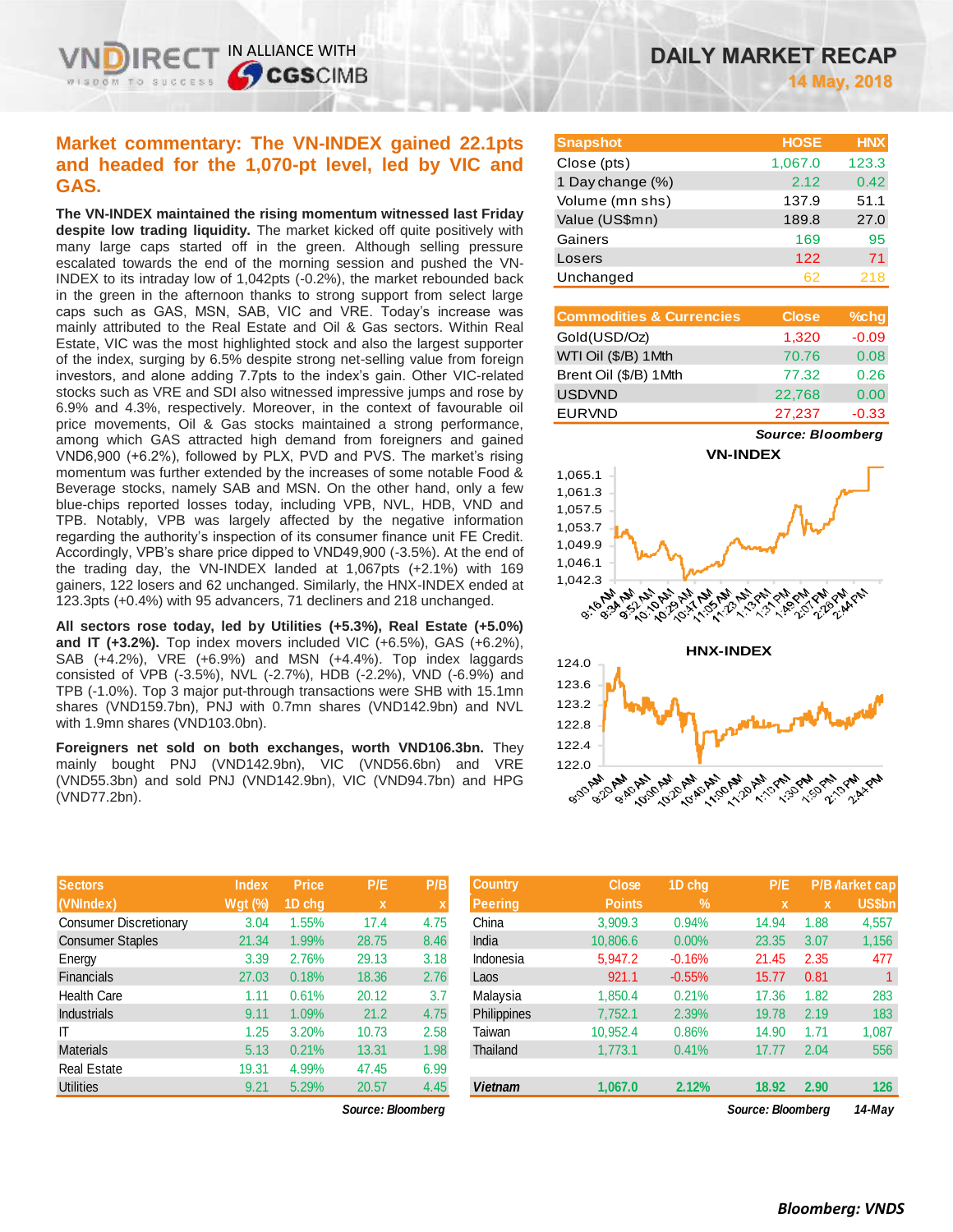### **Market News**

**Oil slipped as OPEC was seen able to offset Iran losses from sanctions.** Oil held losses below US\$71 as OPEC signaled it has enough spare capacity to mitigate any impact on markets even if renewed U.S. sanctions on Iran curbs exports from the group's third-largest producer. Futures in New York fell as much as 0.5% after sliding 0.9% Friday. Three members of the OPEC - Saudi Arabia, Kuwait and the United Arab Emirates - together have enough capacity to act as a cushion, the U.A.E. energy minister said. Meanwhile, Iran called for clarity over its nuclear deal with world powers, following U.S. President Donald Trump's withdrawal from the 2015 pact. Oil has extended a rally this month to the highest level in more than three years as Trump's decision to walk away from the Iranian nuclear accord fueled tensions in the energy-rich Middle East and raised concerns over supply disruptions. Investors are now weighing signals from OPEC and its allies to see whether they will end a deal to cut production aimed at shrinking a glut, or seek an extension to further prop up prices. *(Bloomberg)*

**Vietnam's sugar stockpile rose to nearly 681,000 tonnes as of mid-April,** an increase of 37,292 tonnes compared to more than a year earlier, according to information from the Ministry of Agriculture and Rural Development. Mills produced over 1.1mn tonnes of sugar as of mid-April, 146,389 tonnes higher than a year ago. Sugar prices currently range at VND11,000-12,000/kg, down VND5,000-5,500/kg from a year ago. *(Bloomberg)*

**Interest rate caps are not necessary, according to experts.** The State Bank of Vietnam should consider developing a roadmap to remove regulations on credit growth limits and interest rate caps as it isn't suitable due to the country's achievements in stabilising the nation's economy, according to experts. The current administrative measure is called an ask-give mechanism. Each bank is assigned a specific limit and it must seek permission from the SBV for expansion of the limit, if needed. Nguyen Xuan Thanh, Director of the Fulbright Economics Teaching Program, suggested that it is time to remove the regulations and replace them by indirect ones based on market principles. He proposed that instead of assigning a specific credit growth limit for each commercial bank, SBV might set a credit growth target as a guidance for the entire banking system, so that banks with positive capital sources would not be restrained by its credit growth. As for the management of interest rates, instead of setting a cap for short-term deposits, as currently stipulated, the central bank could regulate using open-market-operation (OMO), he suggested. At present, Vietnam still applies an interest rate cap of 5.5% for short-term deposits of 1-6 months. The rates for longer terms are floating. The cap regulation has been imposed since 2010 when commercial banks, especially ailing ones with poor liquidity, took part in a race to increase deposit interest rates to lure depositors, causing a sharp rise in lending interest rates. *(En.vietnamnet.vn)*

## **Initiation Report**

### **Century Synthetic Fiber Corp (STK) – Initiation – ADD (Upside +59.5%)**

**Century Synthetic Fiber Corp. (STK) is one of Vietnam's leading polyester filament yarn manufacturers, with current production capacity of 60,000 tones/year and accounting for 28% of Vietnam's polyester yarn exports (Source: STK). We initiate coverage on STK with an ADD rating and a target price of VND26,800, implying a 59.5% upside.** 

**STK is currently the Vietnam's 2nd largest polyester yarn manufacturer, accounting for 28% of the country's total polyester yarn exports.** STK realized the highest growth in export value in 2017 amongst polyester yarn exporters in Vietnam, at 44%, higher than industry-wide growth of 40%. STK produces fully drawn yarn (FDY), drawn textured yarn (DTY) and recycled yarn, which are used as key input materials for the textile industry.

**Unmet domestic demand and growing demand from export markets, driven by recent trade agreements.** Vietnam's total domestic yarn production only meets 39.2% of domestic demand in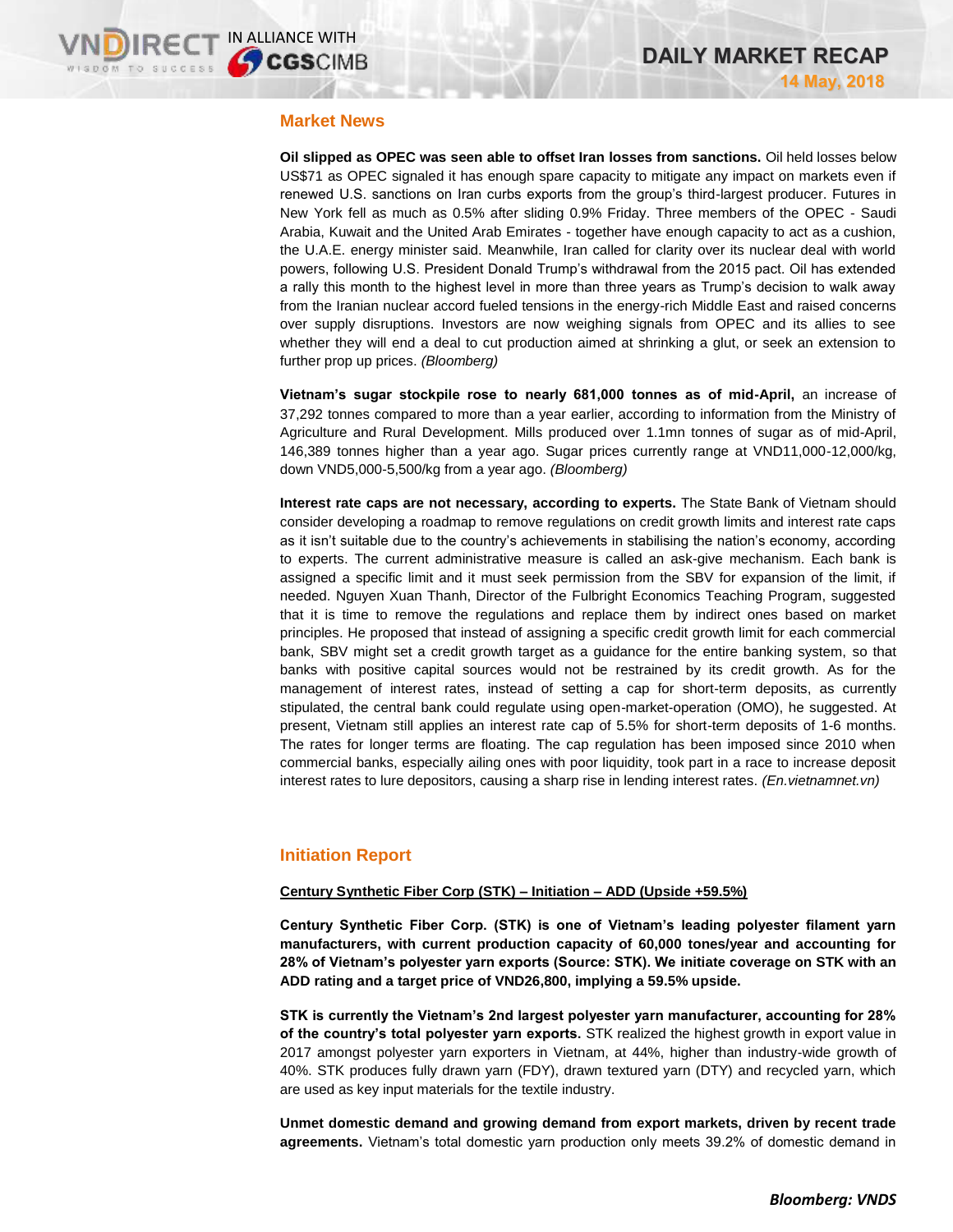2016, creating significant growth potential for local yarn producers like STK. Vietnam's textile industry is also benefiting from relatively low labor costs and a slew of new trade pacts and agreements (FTAs and CPTPP), which also bodes well for STK.

**Margins should improve through a rejigging of geographical focus and an improvement in product mix.** STK is changing its export focus from Turkey to Korea and Japan, due to the favorable import tax rate of 0% in these two countries which lends Vietnamese exporters to these countries a competitive advantage. Besides, STK plans to invest a total CAPEX of VND213bn in 2 new projects, focusing on higher value added product lines (recycled yarn and color yarn), which on average generate higher gross margins of around 20% vs 10% for current core products (FDY, DTY).

**However, fierce competition from Chinese yarn, as well as input price volatility present downside risks.** Chinese yarn makers have been able to produce yarn at rock-bottom costs, thanks to their advanced technology, massive scale and generous export subsidies from the Chinese government, hence pressuring Vietnamese yarn makers. This limits STK's ability to pass through any increases in input prices which are rising in line with crude oil prices.

**We initiate coverage on STK with an ADD rating.** We forecast 2018 revenue and EAT of VND2,364bn (+18.8%) and VND131bn (+30.9%), respectively based on our assumptions of an ASP increase of 10.9% and sales volume growth of 7.2% and a 100 bps expansion in gross margins. We use the regional peers' average TTM P/E to arrive at a target P/E of 13.6x translating to a target price of VND26,800 per share.

*Read the full report: [HERE](https://static-02.vndirect.com.vn/uploads/prod/STK-Initiation_20180514.pdf)*

## **Coverage Universe Update**

#### **Airport Corporation of Vietnam (ACV) – Update – ADD (Upside +17.8%)**

**In 1Q2018, ACV's revenue rose by 10.0% yoy while gross profit rose by a spectacular 55.5% yoy thanks to lower depreciation and maintenance expenses compared to 1Q2017. At ACV's AGM at the end of April, management guided for 2018 passenger traffic growth of 8% which is highly achievable in our opinion. We maintain our TP and reiterate our ADD rating for the stock.**

**1Q2018 aeronautical and related services revenue surged by 17% yoy** to touch VND3,576bn and gross profit rose to VND1,883bn (+82.8% yoy) due to**:** 1) an 8.0% yoy increase in passenger traffic to 24.2m during Q1 and a 27.0% yoy increase in unit domestic passenger fees to VND80,000; 2) 15.9% yoy decrease in depreciation expense as some assets were fully depreciated; 3) lower maintenance expenses compared to 1Q2017 due to delays in some maintenance activities.

**ACV is pushing preparations for HOSE listing which could happen in 2019, according to the company.** ACV must reach a consensus with the Ministry of Transportation (MoT) on the accounting treatment of flight assets, namely runways and taxiways. The MoT plans to submit a draft proposal by the end of 2018.

**ACV will launch several upgrade and expansion projects in 2018 and beyond.** FY18F expected capex is VND7,643bn of which VND4,262bn is related to legacy projects. Based on our operating cash flow forecasts, we believe the company can fund these projects through internal accruals and does not need to raise capital.

**Construction of T3 terminal of Tan Son Nhat airport likely to start after 2019**. The new terminal will cost VND9,800bn and will have designed capacity of 15m passengers/year. According to ACV, T3 will be located near T1 and T3 while the golf course in the north will be converted to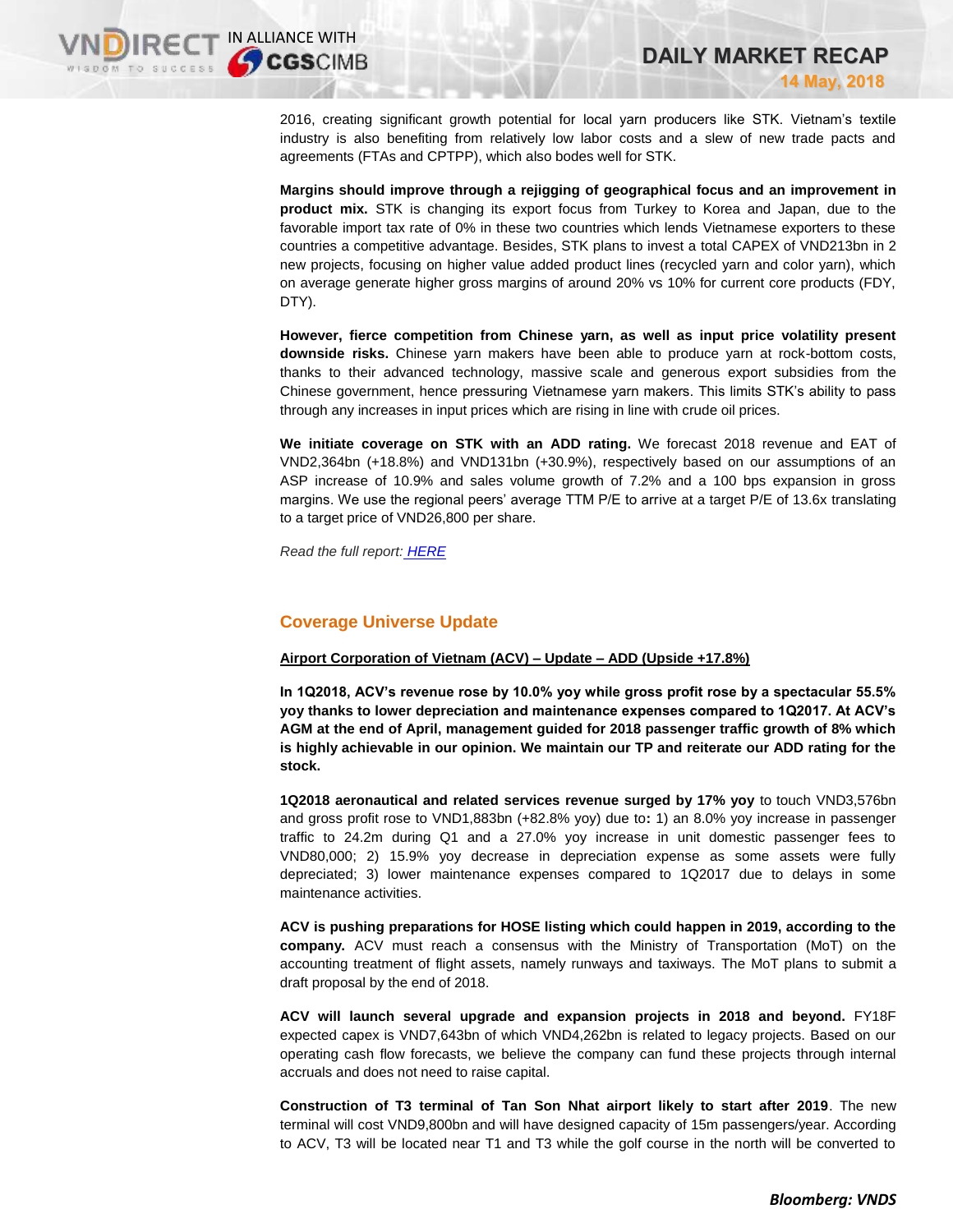

aprons. The completion time is unclear as the project must go through land clearance which is a lengthy process.

**We maintain our ADD rating** as 1Q18 results are in line with our forecasts. Our TP is based on a target FY18 EV/EBITDA of 21.5x.

*Read the full report: [HERE](https://static-02.vndirect.com.vn/uploads/prod/ACV-Update-20180514.pdf)*

## **Notable Corporate Events**

**Vietnam Dairy Products Joint Stock Company (VNM VN) - dividend payment and bonus share issuance:** Sep 05 and Sep 06 will be the ex-date and record date, respectively, for paying the first 2018 cash dividend of VND2,000/share and issuing bonus shares at the ratio of 5:1. The dividend payment will be made on Sep 26. *(Vinamilk.com.vn)*

**Vietnam Technological and Commercial JSB (Techcombank - unlisted) - sale of treasury shares:** Techcombank sold all of its 64.4m treasury shares at the average price of VND128,000/share, according to information on the bank's website. The sales occurred between Apr 27 and May 7. *(Bloomberg)*

*<to be continued>*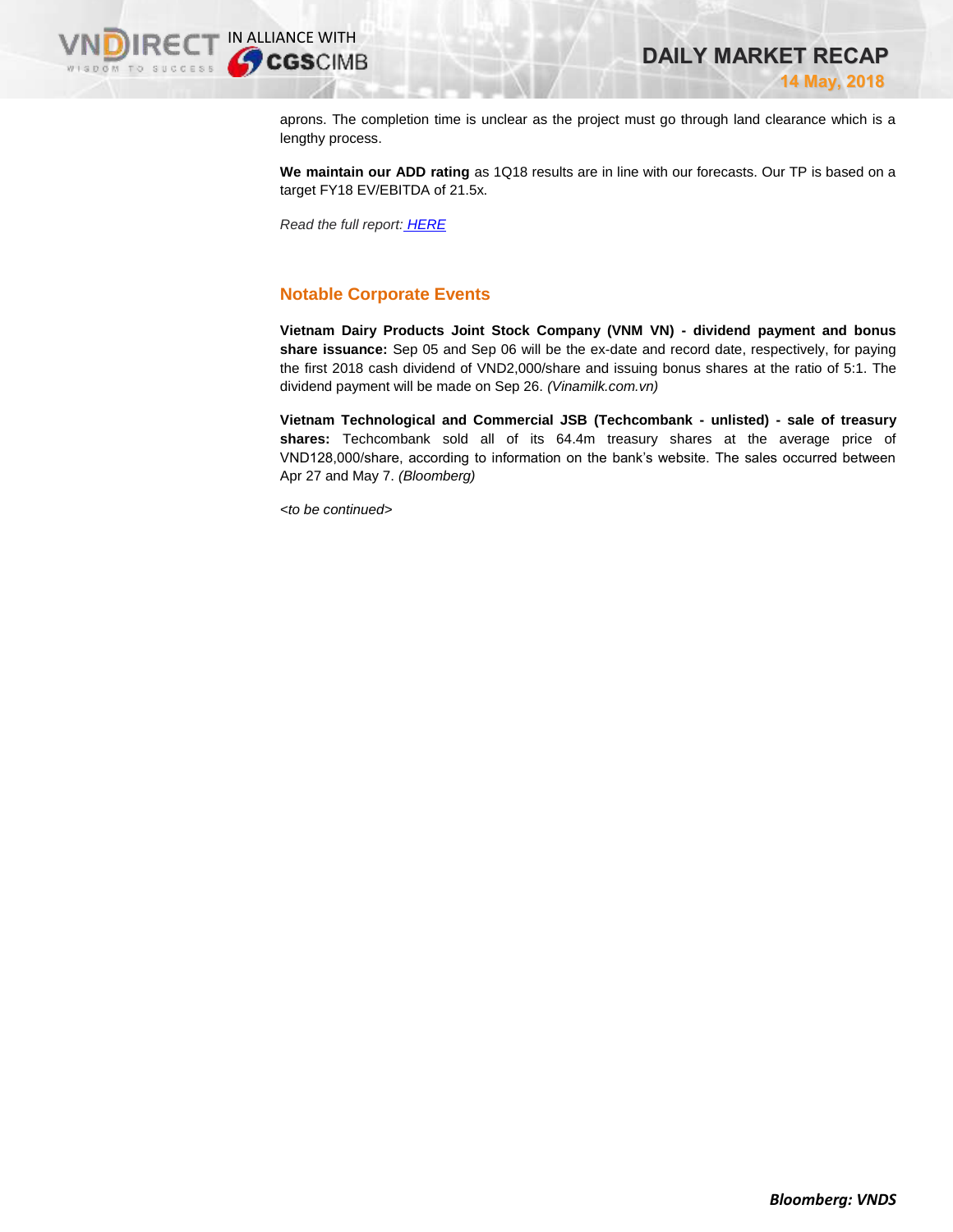## **IRECT IN ALLIANCE WITH VND** WISDOM TO SUCCESS

# **DAILY MARKET RECAP**

**14 May, 2018**

## **COVERAGE SUMMARY**

| Ticker                   | <b>Close</b><br>price | <b>Adjusted</b><br>target<br>price | Upside           | <b>Recom-</b><br>endation  | <b>Investment thesis summary/Update</b>                                                                                                                                                                                                                                                                                                                                                                                                                                                                                   | <b>Latest</b><br>report |
|--------------------------|-----------------------|------------------------------------|------------------|----------------------------|---------------------------------------------------------------------------------------------------------------------------------------------------------------------------------------------------------------------------------------------------------------------------------------------------------------------------------------------------------------------------------------------------------------------------------------------------------------------------------------------------------------------------|-------------------------|
| PC <sub>1</sub>          | 32,900                | 42,100                             | 28.0%            | <b>ADD</b>                 | Positive outlook for 2018 with surge in revenue thanks to: (1) New<br>contribution from My Dinh Plaza II and (2) commissioning of two new<br>hydropower plants in Q4, 2017.                                                                                                                                                                                                                                                                                                                                               | Link                    |
| <b>LPB</b>               | 14,100                | 19,000                             | 34.8%            | ADD                        | 1. Unique distribution advantage with more than 1000 PTOs across<br>country. Will be able to maintain strong credit growth thanks to good capital<br>buffer (CAR ~13%) and strong liquidity (LDR ~80%).<br>2. FY18 YE P/B cheap relative to peers.                                                                                                                                                                                                                                                                        | Link                    |
| <b>TDH</b>               | 14,950                | 15,900                             | 6.4%             | <b>HOLD</b>                |                                                                                                                                                                                                                                                                                                                                                                                                                                                                                                                           |                         |
| <b>DCM</b>               | 11,500                | 16,200                             | 40.9%            | ADD                        | 1. Recovery in ASP (+6% in 2017 from low level in '16) and volume (+9% in<br>2017, supported by exporting activities), driven by recovery in agriculture<br>sector and global urea price cycle.<br>2. Gas price subsidy from PVN until the end of 2018 (guaranteeing ROE at<br>minimum 12%), preferential income tax rate of 5%<br>3. Possible change in VAT policy could reduce COGS and improve margins<br>by $2-3%$ pts.<br>4. PVN plans to divest 24.6% stake by 2018 which will add to free-float.                   |                         |
| <b>VJC</b>               | 192,200               | 183,400                            | $-4.6%$          | <b>HOLD</b>                | 1. VJC maintained strong Q3 transport and ancillary revenue growth of<br>34.4% YoY to touch VND6,185bn.<br>2. Delays in aircraft deliveries proved management's operational mettle,<br>pushing operational efficiency to new heights.<br>3. 2018 core net profit could touch VND6,574bn (+92.4% YoY)                                                                                                                                                                                                                      | Link                    |
| <b>NLG</b><br><b>IMP</b> | 33,800<br>62,600      | 31,850<br>70,600                   | $-5.8%$<br>12.8% | <b>HOLD</b><br><b>HOLD</b> | 1. NLG is well aligned with the new property market orientation. NLG<br>focuses on durable-demand products (affordable and social apartments<br>and landed properties).<br>2. FY2017 net revenue is forecasted at VND3,454 billion (+36.3% yoy) and<br>NPATMI at VND544 billion (+58% yoy). For 2018, revaluation of Hoang<br>Nam project will secure strong EAT growth. However, the share price is<br>reasonable this year.<br>3. Upside for the stock will come in 2018 as major projects are going to be<br>executed. | Link<br><b>Link</b>     |
|                          |                       |                                    |                  |                            | 1. Largest jewelry retailer with rapid retail footprint expansion                                                                                                                                                                                                                                                                                                                                                                                                                                                         |                         |
| <b>PNJ</b>               | 186,000               | 143,700                            | $-22.7%$         | <b>REDUCE</b>              | 2. Robust SSSG in 2017 (25%) and target SSSG FY18 of 12%.<br>3. FY18 EAT is forecasted to grow by 55%                                                                                                                                                                                                                                                                                                                                                                                                                     | <u>Link</u>             |
| <b>ACV</b>               | 90,000                | 106,000                            | 17.8%            | <b>ADD</b>                 | 1. Passenger throughput could grow at more than 15% in the next few<br>years<br>2. Domestic passenger fees will increase by 22.7% yoy in 2018, FY18 EAT<br>to touch VND5,072b (+46.5%)<br>3. 2018 EV/EBITDA 11.9x, below peers average of 15x                                                                                                                                                                                                                                                                             | <b>Link</b>             |
| BFC                      | 31,550                | 43,338                             | 37.4%            | <b>ADD</b>                 | 1. Leading NPK producer in terms of capacity (current 925k tons, could add<br>200k tons more in the North) and market share (15-16%)<br>2. Long-term growth from expansion strategy to Northern Vietnam<br>(+20%/year in volumes) and overseas market (Cambodia)<br>1. Conservative forecast on FY2018 output.<br>2. Higher corporate tax obligation implies a 16-17% haircut to our 2017 and<br>2018 earnings forecast.                                                                                                  |                         |
| <b>DRI</b>               | 8,500                 | 17,700                             | 108.2%           | ADD                        | 3. Slow earnings growth in 2018 but stronger growth expected in 2019<br>4. We reduce our target price by 17% to VND17,700/share mainly due to<br>the expected increase in the future tax burden.                                                                                                                                                                                                                                                                                                                          | Link                    |
| <b>DPM</b>               | 19,400                | 15,600                             | $-19.6%$         | <b>REDUCE</b>              | 1. Gross margin fluctuates following movement in oil prices, 1H17<br>performance hurt by the sharp increase in oil/gas input price<br>2. NH3-NPK expansion projects will contribute to revenue and profit starting<br>from 2018 (expected VND1.2-2trl in revenue and VND150-300bn in profit)<br>3. DPM would benefit the most in case a change in VAT policy is approved<br>(gross margin $+3-4\%$ pts.)<br>4. PVN plans to divest 8.6% stake by 2018                                                                     | <u>Link</u>             |
| <b>NVL</b>               | 54,000                | 69,500                             | 28.7%            | <b>ADD</b>                 |                                                                                                                                                                                                                                                                                                                                                                                                                                                                                                                           | <b>Link</b>             |
| QNS                      | 42,300                | 65,600                             | 55.1%            | ADD                        | 1. Sugarcane prices should temper this year, cushioning some of the<br>impact of falling refined sugar prices.<br>2. Soymilk segment expected to regain momentum in 2018.<br>3. We haircut our target price as the sugar segment is still under pressure,<br>but we maintain our ADD rating.                                                                                                                                                                                                                              | Link                    |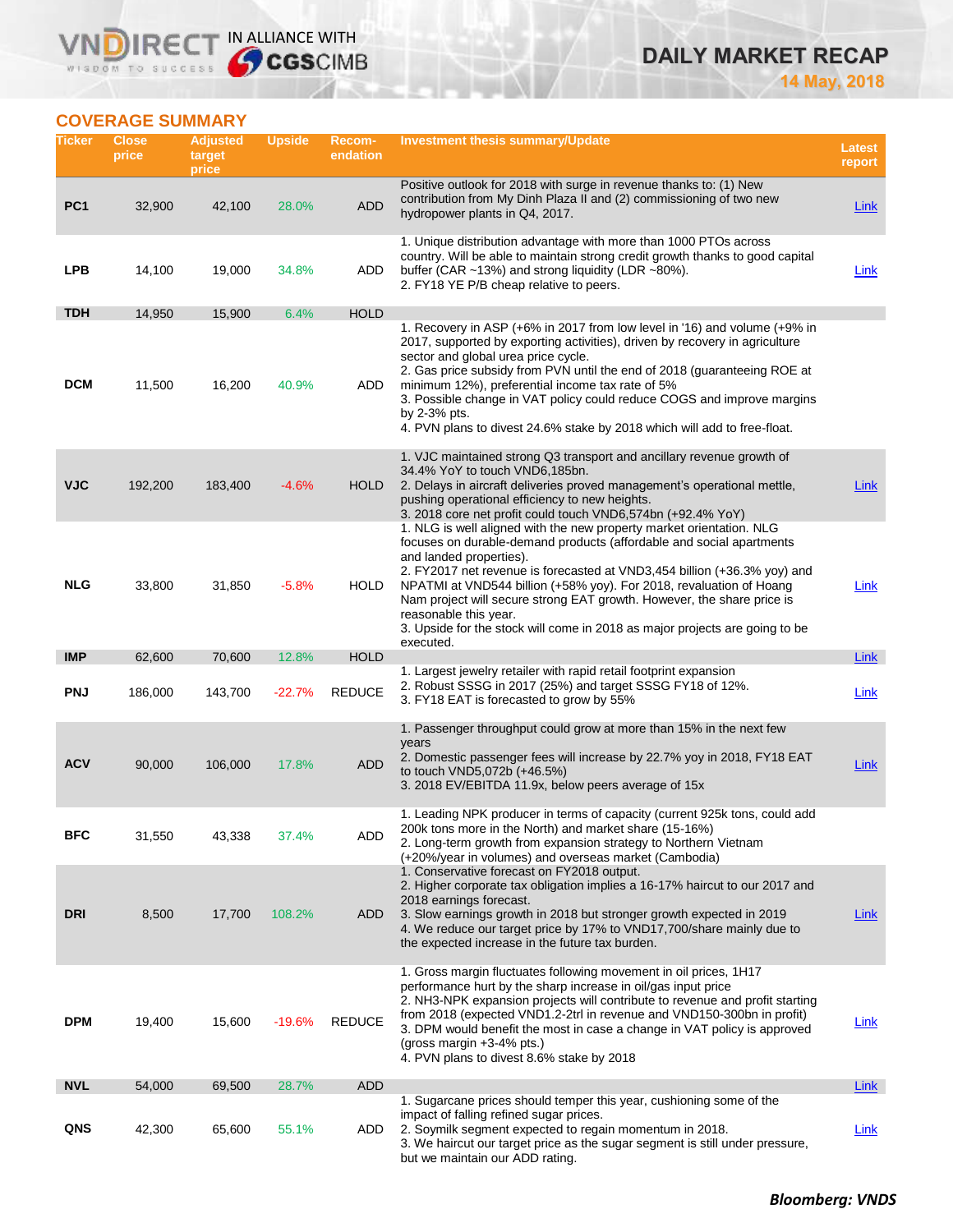# **DAILY MARKET RECAP**

**14 May, 2018**

| Ticker                   | <b>Close</b><br>price | <b>Adjusted</b><br>target<br>price | <b>Upside</b>     | <b>Recom-</b><br>endation | Investment thesis summary/Update                                                                                                                                                                                                                                                                                                                                                                                                                                                                                                                                                                                                                  | <b>Latest</b><br>report |
|--------------------------|-----------------------|------------------------------------|-------------------|---------------------------|---------------------------------------------------------------------------------------------------------------------------------------------------------------------------------------------------------------------------------------------------------------------------------------------------------------------------------------------------------------------------------------------------------------------------------------------------------------------------------------------------------------------------------------------------------------------------------------------------------------------------------------------------|-------------------------|
| <b>SBV</b>               | 29,600                | 40,900                             | 38.2%             | <b>ADD</b>                | 1. The new factory launch will be behind schedule.<br>2. We revise up our DCF-based target price by 5% to VND44,100                                                                                                                                                                                                                                                                                                                                                                                                                                                                                                                               | Link                    |
| <b>CTG</b>               | 29,500                | 20,700                             | $-29.8%$          | <b>REDUCE</b>             |                                                                                                                                                                                                                                                                                                                                                                                                                                                                                                                                                                                                                                                   |                         |
| <b>ACB</b><br><b>DPR</b> | 44,300<br>39,100      | 29,800<br>51,900                   | $-32.7%$<br>32.7% | <b>REDUCE</b><br>ADD      | 1. ASP will stay at high levels in 4Q 2017 and FY2018.<br>2. Surge in 2018 disposal earnings given spike in 9M 2017 rubber wood<br>price.<br>3. Tapping volume rise and disposals to drive FY2018 EAT growth                                                                                                                                                                                                                                                                                                                                                                                                                                      | <b>Link</b>             |
| <b>LTG</b>               | 38,000                | 66,270                             | 74.4%             | <b>ADD</b>                | 1. All segments apart from CPC grew in 3Q<br>2. CPC segment's 22% YoY drop in sales 3Q was an aberration.<br>3. Booming rice exports to China and Philippines should boost Agrifood<br>sales.<br>4. For 2017, we raise our net sales forecast by 7.6% but lower our net profit<br>forecast by 8.7% as a result of a 0.8bps decrease in our forecasted gross<br>margin.<br>5. For 2018, we expect a 7.1% growth in top line to touch VND8,781bn and<br>a 18.4% growth in bottom line to touch VND517bn.                                                                                                                                            | Link                    |
| <b>VCB</b>               | 58,300                | 79,500                             | 36.4%             | ADD                       | 1. VCB is a well-regarded state-owned commercial bank (SOCB) with an<br>extensive network, a critical role in Vietnam's national payment system and<br>leading card issuer.<br>2. Its strong deposit franchise and large client base would support a gradual<br>shift in loan mix to higher-yield segments such as personal lending, in our<br>view.<br>3. Its asset quality is best in class, with well-controlled NPLs and a high<br>provisioning buffer (NPL of 1.1%, loan loss reserve ratio, LLR, of 131% at<br>end-FY17).<br>4. We project an enviable net profit CAGR of 17.7% over FY18-20F, with<br>ROE improving to 20.1% by end-FY20F. | Link                    |
| <b>MBB</b>               | 31,000                | 38,600                             | 24.5%             | <b>ADD</b>                | 1. MBB is looking to push fee income through bancassurance and<br>internet/mobile banking.<br>2. High loan growth to be supported by sufficient capital and funding.<br>3. MBB still trades at a discount to peers.                                                                                                                                                                                                                                                                                                                                                                                                                               | Link                    |
| <b>VSC</b>               | 33,500                | 62,300                             | 86.0%             | ADD                       | 1. 9M2017 revenue reached VND959bn (+21.9% YoY) and net profit<br>touched VND190bn (+0.4% YoY).<br>2. VSC will boost VGP capacity by a third to 800,000 TEU by 2019 through<br>the additional of a new quay crane and a back-end logistics center which is<br>75% complete at the moment.<br>3. 2018 net profit expected to soar to VND360bn (+34.8% YoY).<br>4. Valuation is attractive due to the foreign investors' sell off over the last<br>few weeks. VSC is currently trading at 12M EV/EBITDA 5.6x, well below<br>the peer average of 6.7x.                                                                                               | Link                    |
| <b>VPB</b>               | 49,900                | 68,000                             | 36.3%             | <b>ADD</b>                | 1. VPB delivered ROA of 1.9% and ROE of 24.8% in FY16, the highest<br>returns-on-capital among local peers and impressive even in a regional<br>context.<br>2. FY16 NIM of 7.7% was driven by a shift in loan mix towards higher<br>yielding segments, such as consumer finance, retail, household and micro-<br>SME loans.<br>3. Strong topline growth in FY14-16, complemented by an improvement in<br>operational efficiency on continued investments into technology.<br>4. We expect strong earnings growth in FY17-20F with forecasted net profit<br>CAGR of 25.6% and sustained high average ROE of 22.7%.                                 | <u>Link</u>             |
| <b>TCM</b>               | 21,050                | 30,200                             | 43.5%             | ADD                       | 1. High property value offsets the lack of foreign room.<br>2. Core segments to perform moderately well in 2018.<br>3. We expect that FY18 core-earnings to grow by a robust 45%.                                                                                                                                                                                                                                                                                                                                                                                                                                                                 | Link                    |
| <b>GMD</b>               | 27,150                | 37,500                             | 38.1%             | <b>ADD</b>                | 1. Capacity constraints and tariff pressure due to continued financial<br>pressures in the global shipping industry have led to subdued topline<br>growth so far this year.<br>2. NDP will be the main growth engine for 2018 and beyond as designed<br>capacity skyrockets from 600,000 TEU pa in 2018 to 1.9mn TEU pa by<br>2022.<br>3. GMD is resuming the Gemalink deep water port project.<br>4. Valuation is more than fair as the stock trades at a TTM EV/EBITDA of<br>16.1x, a huge premium to the peer average of 6.7x                                                                                                                  | <u>Link</u>             |
| <b>HPG</b>               | 55,800                | 77,300                             | 38.5%             | ADD                       | 1. Initiate coverage with Add<br>2. Expect higher construction steel consumption by Vietnam in 2018 F<br>3. Ability to sustain and even consolidate its leading market position<br>4. Margin expansion from rising steel prices & soft raw material prices<br>5. HPG's long-steel capacity to double over the next 12 months                                                                                                                                                                                                                                                                                                                      | <u>Link</u>             |

**VNDIRECT IN ALLIANCE WITH**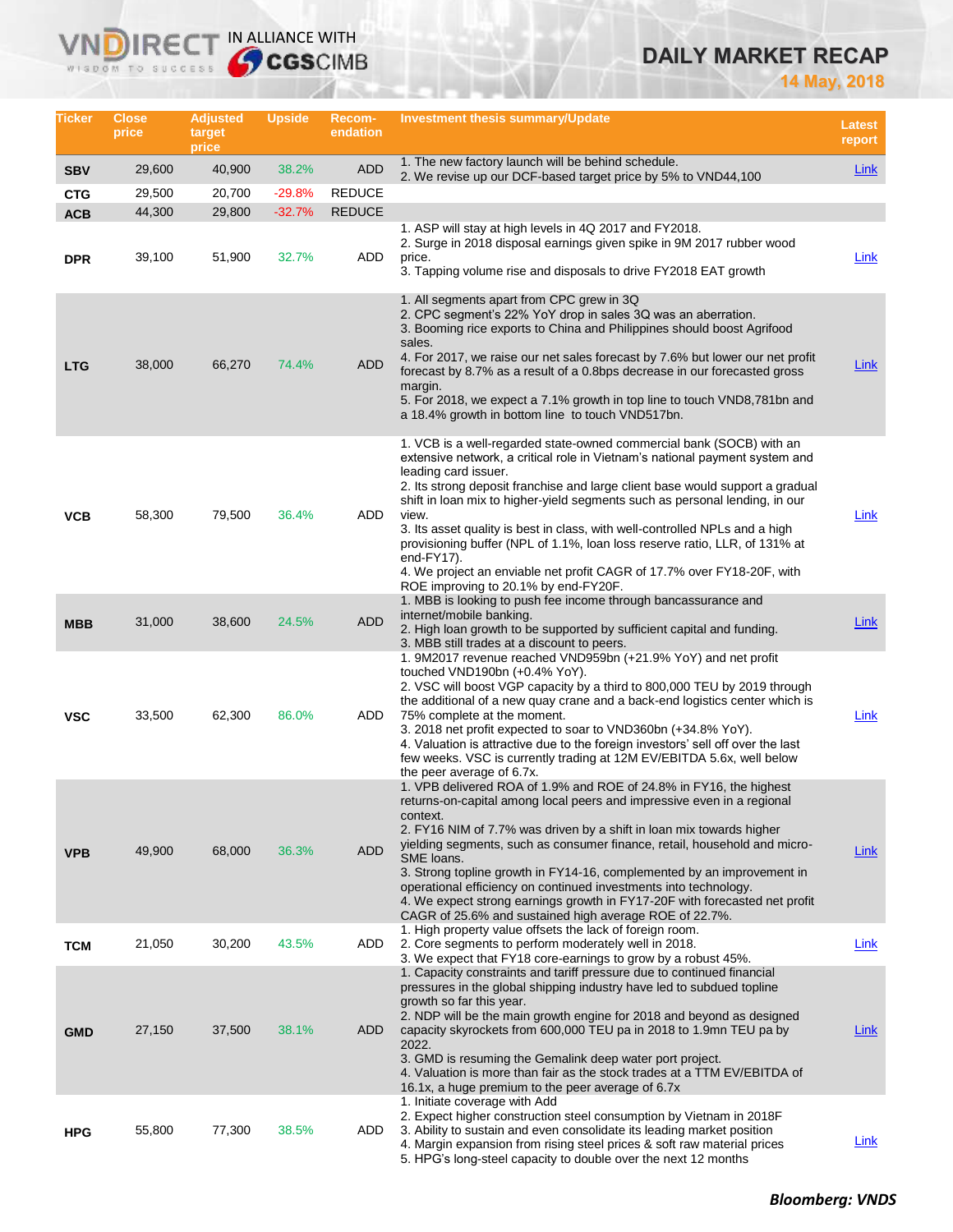## **DAILY MARKET RECAP**

**14 May, 2018**

| <b>Ticker</b> | Close,<br>price | <b>Adjusted</b><br>target<br>price | <b>Upside</b> | Recom-<br>endation | <b>Investment thesis summary/Update</b>                                                                                                                                                                                                                                                                                                                                                                                                                                                                                                                                                                                                        | <b>Latest</b><br>report |
|---------------|-----------------|------------------------------------|---------------|--------------------|------------------------------------------------------------------------------------------------------------------------------------------------------------------------------------------------------------------------------------------------------------------------------------------------------------------------------------------------------------------------------------------------------------------------------------------------------------------------------------------------------------------------------------------------------------------------------------------------------------------------------------------------|-------------------------|
| <b>PVT</b>    | 17,600          | 29,900                             | 69.9%         | <b>ADD</b>         | 1. PVT has a chartering profile skewed towards fixed rates, which offers<br>protection against the current low-rate environment, while providing<br>potential upside for recovery.<br>2. PVT has the largest tanker fleet and LPG fleet among Vietnam carriers,<br>and is able to ride on growing demand for fossil fuels and LPG from the civil<br>and industrial sectors.<br>3. The company plans to upsize and rejuvenate its fleet over the next few<br>years to respond to Vietnam's increasing refinery capacity and growing<br>demand for LPG.<br>4. We initiate coverage on PVT with an Add rating and a target price of<br>VND29,900. | Link                    |
| <b>PPC</b>    | 18,700          | 22.300                             | 19.3%         | ADD                | 1. PPC reported good Q1 numbers due to lower loss from revaluation of<br>foreign debt.<br>2. Prepayment of borrowings in JPY has proved to be beneficial to the<br>company as PPC's performance has become more stable compared to the<br>past.<br>3. We maintain our target price but re-rate the stock to ADD because of the<br>recent slide in the company's share price in line with the overall market<br>even as fundamentals look stronger due to less forex risk.                                                                                                                                                                      | Link                    |
| <b>STK</b>    | 16,800          | 26,800                             | 59.5%         | <b>ADD</b>         | 1. STK is currently the Vietnam's 2nd largest polyester yarn manufacturer,<br>accounting for 28% of the country's total polyester yarn exports.<br>2. Unmet domestic demand and growing demand from export markets,<br>driven by recent trade agreements.<br>3. However, fierce competition from Chinese yarn, as well as input price<br>volatility present downside risks.<br>4. We initiate coverage on STK with an ADD rating.                                                                                                                                                                                                              | Link                    |

**VNDIRECT IN ALLIANCE WITH**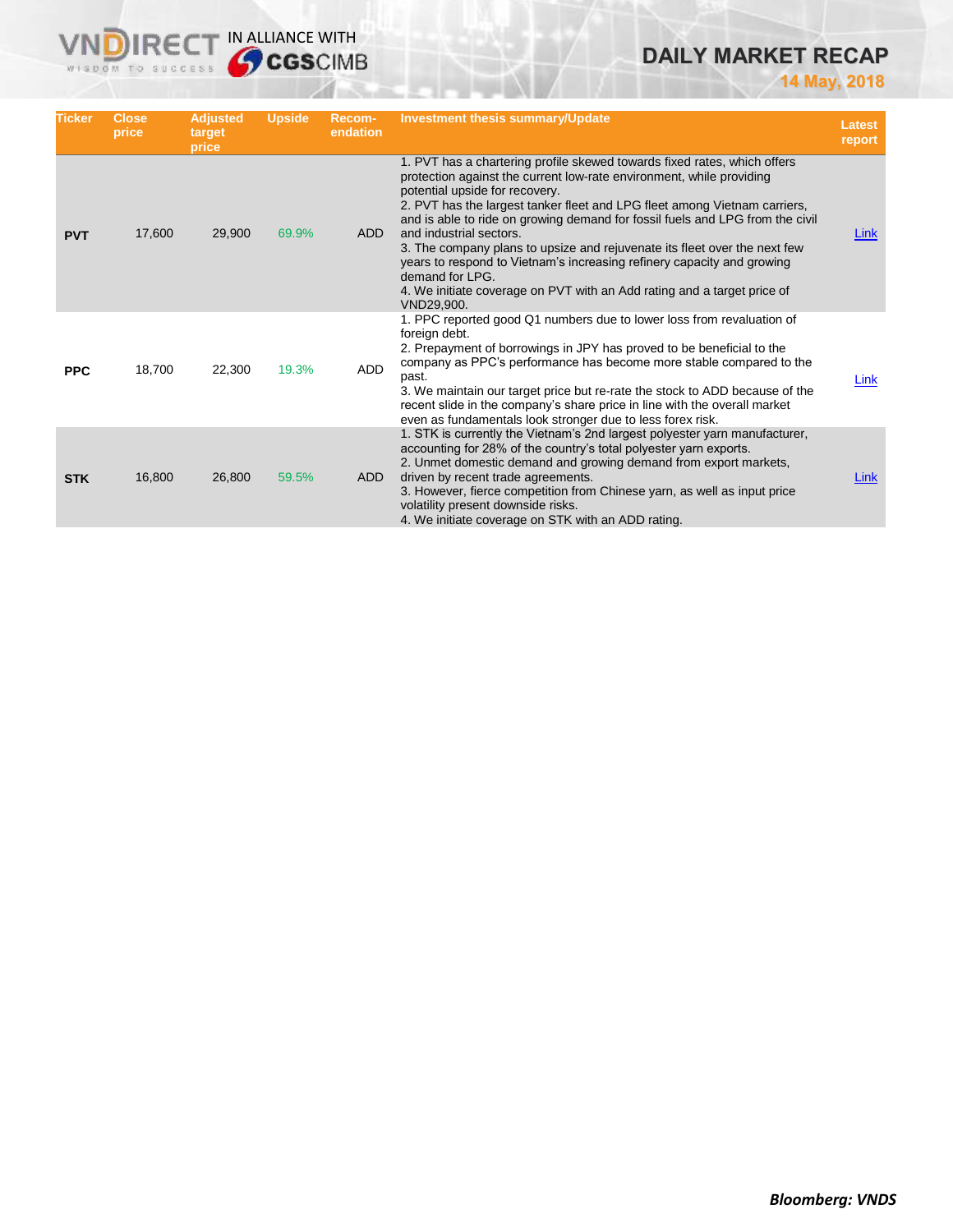## **MARKET MOVEMENTS**

WISDOM TO SUCCESS

**IREC** 

| <b>HOSE</b>        |              |        |      |         |              |
|--------------------|--------------|--------|------|---------|--------------|
| <b>Top gainers</b> |              |        |      |         | <b>VND</b>   |
| <b>Ticker</b>      | Last         | Cha    | %chq | Vol.    | <b>Index</b> |
|                    | <b>Price</b> |        |      |         | impact       |
| SC <sub>5</sub>    | 26,000       | 1,700  | 7.0  | 11,180  | 0.009        |
| <b>HOT</b>         | 45,150       | 2,950  | 7.0  | 2,610   | 0.009        |
| <b>VCF</b>         | 176,500      | 11,500 | 7.0  | 3,270   | 0.111        |
| <b>BCG</b>         | 6,330        | 410    | 6.9  | 172,150 | 0.016        |
| <b>VRE</b>         | 48,850       | 3,150  | 6.9  | 2.38MLN | 2.180        |

IN ALLIANCE WITH

| <b>Top losers</b> |              |          |         |        | <b>VND</b>   |
|-------------------|--------------|----------|---------|--------|--------------|
| <b>Ticker</b>     | Last         | Cha      | %chq    | Vol.   | <b>Index</b> |
|                   | <b>Price</b> |          |         |        | impact       |
| <b>HMC</b>        | 14,000       | $-800$   | $-21.4$ | 21,490 | $-0.029$     |
| <b>HTL</b>        | 27,900       | $-2,100$ | $-7.0$  | 20     | $-0.009$     |
| <b>TDW</b>        | 21,300       | $-1,600$ | $-7.0$  | 10     | $-0.005$     |
| <b>TIE</b>        | 8,000        | $-600$   | $-7.0$  | 11,720 | $-0.002$     |
| <b>VNL</b>        | 20,000       | $-1,500$ | $-7.0$  | 120    | $-0.005$     |

| <b>VND</b><br><b>Top index movers</b> |              |        |      |         |              |  |  |  |
|---------------------------------------|--------------|--------|------|---------|--------------|--|--|--|
| <b>Ticker</b>                         | Last         | Cha    | %chq | Vol.    | <b>Index</b> |  |  |  |
|                                       | <b>Price</b> |        |      |         | impact       |  |  |  |
| VIC                                   | 132,000      | 8,000  | 6.5  | 2.37MLN | 7.682        |  |  |  |
| <b>GAS</b>                            | 118,000      | 6,900  | 6.2  | 617,860 | 4.808        |  |  |  |
| <b>SAB</b>                            | 246,000      | 10,000 | 4.2  | 96.830  | 2.335        |  |  |  |
| <b>VRE</b>                            | 48,850       | 3,150  | 6.9  | 2.38MLN | 2.180        |  |  |  |
| <b>MSN</b>                            | 98,000       | 4,100  | 4.4  | 722,620 | 1.728        |  |  |  |

| <b>VND</b><br><b>Top index laggers</b> |              |          |        |         |              |  |  |  |  |
|----------------------------------------|--------------|----------|--------|---------|--------------|--|--|--|--|
| <b>Ticker</b>                          | Last         | Cha      | %chq   | Vol.    | <b>Index</b> |  |  |  |  |
|                                        | <b>Price</b> |          |        |         | impact       |  |  |  |  |
| <b>VPB</b>                             | 49.900       | $-1,800$ | $-3.5$ | 8.49MLN | $-0.981$     |  |  |  |  |
| <b>NVL</b>                             | 54,000       | $-1,500$ | $-2.7$ | 2.89MLN | $-0.467$     |  |  |  |  |
| <b>HDB</b>                             | 40,500       | $-900$   | $-2.2$ | 550,760 | $-0.321$     |  |  |  |  |
| <b>VND</b>                             | 23,550       | $-1,750$ | -6.9   | 2.43MLN | $-0.099$     |  |  |  |  |
| <b>TPB</b>                             | 29,500       | $-300$   | $-1.0$ | 252,920 | $-0.061$     |  |  |  |  |

| <b>Top active volume</b> | <b>VND</b>   |          |         |              |              |
|--------------------------|--------------|----------|---------|--------------|--------------|
| <b>Ticker</b>            | Last         | Cha      | $%$ chq | Vol.         | <b>Index</b> |
|                          | <b>Price</b> |          |         |              | impact       |
| <b>SBT</b>               | 18,000       | 100      |         | 0.6 10.04MLN | 0.020        |
| <b>VPB</b>               | 49.900       | $-1,800$ | $-3.5$  | 8.49MLN      | $-0.981$     |
| <b>HHS</b>               | 4,730        | 280      | 6.3     | 4.44MLN      | 0.028        |
| <b>CTG</b>               | 29,500       | 100      | 0.3     | 3.61MLN      | 0.136        |
| SSI                      | 35,000       | 400      | 1.2     | 3.54MLN      | 0.073        |

| <b>Top gainers</b> |        |         |         | <b>VND</b>   |                 |              |                    |         |            | <b>VND</b>   |
|--------------------|--------|---------|---------|--------------|-----------------|--------------|--------------------|---------|------------|--------------|
| Last               | Chg    | $%$ chq | Vol.    | <b>Index</b> | Ticker          | Last         | Chg                | $%$ chq | Vol.       | <b>Index</b> |
| <b>Price</b>       |        |         |         | impact       |                 | <b>Price</b> |                    |         |            | impact       |
| 26,000             | 1,700  | 7.0     | 11.180  | 0.009        | <b>BAX</b>      | 24,200       | 2,200              | 10.0    | 500        | 0.000        |
| 45.150             | 2,950  | 7.0     | 2,610   | 0.009        | <b>DIH</b>      | 13,300       | 1,200              | 9.9     | 3,000      | 0.000        |
| 176,500            | 11,500 | 7.0     | 3.270   | 0.111        | DS <sub>3</sub> | 19,100       | 1,700              | 9.8     | 861,500    | 0.000        |
| 6,330              | 410    | 6.9     | 172.150 | 0.016        | <b>PDC</b>      | 6,800        | 600                | 9.7     | 2,900      | 0.000        |
| 48,850             | 3,150  | 6.9     | 2.38MLN | 2.180        | SDU             | 10,500       | 900                | 9.4     | 100        | 0.000        |
|                    |        |         |         |              |                 |              | <b>Top gainers</b> |         | <b>HNX</b> |              |

| <b>VND</b><br><b>Top losers</b> |                      |          |         |        |                        | <b>VND</b><br><b>Top losers</b> |                      |          |         |         |                        |
|---------------------------------|----------------------|----------|---------|--------|------------------------|---------------------------------|----------------------|----------|---------|---------|------------------------|
| <b>Ticker</b>                   | Last<br><b>Price</b> | Chg      | $%$ chq | Vol.   | <b>Index</b><br>impact | Ticker                          | Last<br><b>Price</b> | Chg      | $%$ chq | Vol.    | <b>Index</b><br>impact |
| <b>HMC</b>                      | 14.000               | $-800$   | $-21.4$ | 21.490 | $-0.029$               | <b>PRC</b>                      | 15,000               | $-3.000$ | $-16.7$ | 200     | 0.000                  |
| <b>HTL</b>                      | 27,900               | $-2,100$ | $-7.0$  | 20     | $-0.009$               | <b>SDG</b>                      | 26,100               | $-4,900$ | $-15.8$ | 329,500 | 0.000                  |
| TDW                             | 21,300               | $-1.600$ | $-7.0$  | 10     | $-0.005$               | <b>PXA</b>                      | 600                  | $-100$   | $-14.3$ | 130.900 | 0.000                  |
| <b>TIE</b>                      | 8,000                | $-600$   | $-7.0$  | 11.720 | $-0.002$               | <b>INC</b>                      | 6,300                | $-700$   | $-10.0$ | 2,500   | 0.000                  |
| VNL                             | 20,000               | $-1,500$ | $-7.0$  | 120    | $-0.005$               | <b>MLS</b>                      | 9,000                | $-1,000$ | $-10.0$ | 100     | 0.000                  |

|            | Top index movers |        |         |         | <b>VND</b> | <b>VND</b><br>Top index movers |              |        |         |              |              |
|------------|------------------|--------|---------|---------|------------|--------------------------------|--------------|--------|---------|--------------|--------------|
| Ticker     | Last             | Chg    | $%$ chq | Vol.    | Index      | Ticker                         | Last         | Chg    | $%$ chq | Vol.         | <b>Index</b> |
|            | <b>Price</b>     |        |         |         | impact     |                                | <b>Price</b> |        |         |              | impact       |
| VIC        | 132.000          | 8,000  | 6.5     | 2.37MLN | 7.682      | <b>ACB</b>                     | 44,300       | 300    | 0.7     | .60MLN       | 0.251        |
| <b>GAS</b> | 118,000          | 6.900  | 6.2     | 617.860 | 4.808      | <b>SHB</b>                     | 10.700       | 100    |         | 0.9 21.35MLN | 0.111        |
| <b>SAB</b> | 246,000          | 10,000 | 4.2     | 96.830  | 2.335      | <b>PVS</b>                     | 18.800       | 300    | .6      | I.61MLN      | 0.073        |
| <b>VRE</b> | 48.850           | 3,150  | 6.9     | 2.38MLN | 2.180      | <b>HUT</b>                     | 7,300        | 200    | 2.8     | 861,553      | 0.038        |
| <b>MSN</b> | 98,000           | 4,100  | 4.4     | 722.620 | 1.728      | VGS                            | 13,300       | 000. ا | 8.1     | 597.230      | 0.037        |

| <b>Top index laggers</b> |              |          |        |         | <b>VND</b> | <b>Top index laggers</b> |              |          |         |        | <b>VND</b>   |
|--------------------------|--------------|----------|--------|---------|------------|--------------------------|--------------|----------|---------|--------|--------------|
| Ticker                   | Last         | Chg      | %chq   | Vol.    | Index      | Ticker                   | Last         | Chg      | $%$ chq | Vol.   | <b>Index</b> |
|                          | <b>Price</b> |          |        |         | impact     |                          | <b>Price</b> |          |         |        | impact       |
| <b>VPB</b>               | 49.900       | $-1,800$ | $-3.5$ | 8.49MLN | $-0.981$   | DL1                      | 38,000       | $-1.100$ | $-2.8$  | 530    | $-0.061$     |
| <b>NVL</b>               | 54.000       | $-1,500$ | $-2.7$ | 2.89MLN | $-0.467$   | SJ <sub>1</sub>          | 19,800       | $-2,200$ | $-10.0$ | 600    | $-0.027$     |
| HDB                      | 40.500       | $-900$   | $-2.2$ | 550.760 | $-0.321$   | KLF                      | 2.100        | $-100$   | $-4.6$  | .72MLN | $-0.018$     |
| <b>VND</b>               | 23,550       | $-1,750$ | $-6.9$ | 2.43MLN | $-0.099$   | <b>DBC</b>               | 19,300       | $-300$   | $-1.5$  | 5.420  | $-0.018$     |
| TPB                      | 29,500       | $-300$   | -1.0   | 252.920 | $-0.061$   | VNT                      | 27,000       | $-2.900$ | $-9.7$  | 2.100  | $-0.016$     |

| <b>Top active volume</b> |                      |          |        |              | <b>VND</b>   | <b>Top active volume</b> |                      |        |         |              | <b>VND</b>   |
|--------------------------|----------------------|----------|--------|--------------|--------------|--------------------------|----------------------|--------|---------|--------------|--------------|
| Ticker                   | Last<br><b>Price</b> | Chg      | %chq   | Vol.         | <b>Index</b> | Ticker                   | Last<br><b>Price</b> | Chg    | $%$ chq | Vol.         | <b>Index</b> |
|                          |                      |          |        |              | impact       |                          |                      |        |         |              | impact       |
| <b>SBT</b>               | 18.000               | 100      |        | 0.6 10.04MLN | 0.020        | <b>SHB</b>               | 10.700               | 100    |         | 0.9 21.35MLN | 0.000        |
| <b>VPB</b>               | 49,900               | $-1,800$ | $-3.5$ | 8.49MLN      | $-0.981$     | <b>IVS</b>               | 11,800               | $-200$ | $-1.7$  | 3.72MLN      | 0.000        |
| HHS                      | 4.730                | 280      | 6.3    | 4.44MLN      | 0.028        | <b>SHS</b>               | 17.500               | $-100$ | $-0.6$  | 2.91MLN      | 0.000        |
| <b>CTG</b>               | 29,500               | 100      | 0.3    | 3.61MLN      | 0.136        | <b>ITQ</b>               | 2,900                | $-300$ | $-9.4$  | 2.87MLN      | 0.000        |
| SSI                      | 35,000               | 400      | 1.2    | 3.54MLN      | 0.073        | <b>KLF</b>               | 2,100                | $-100$ | -4.6    | 1.72MLN      | 0.000        |

*14-May Source: Bloomberg*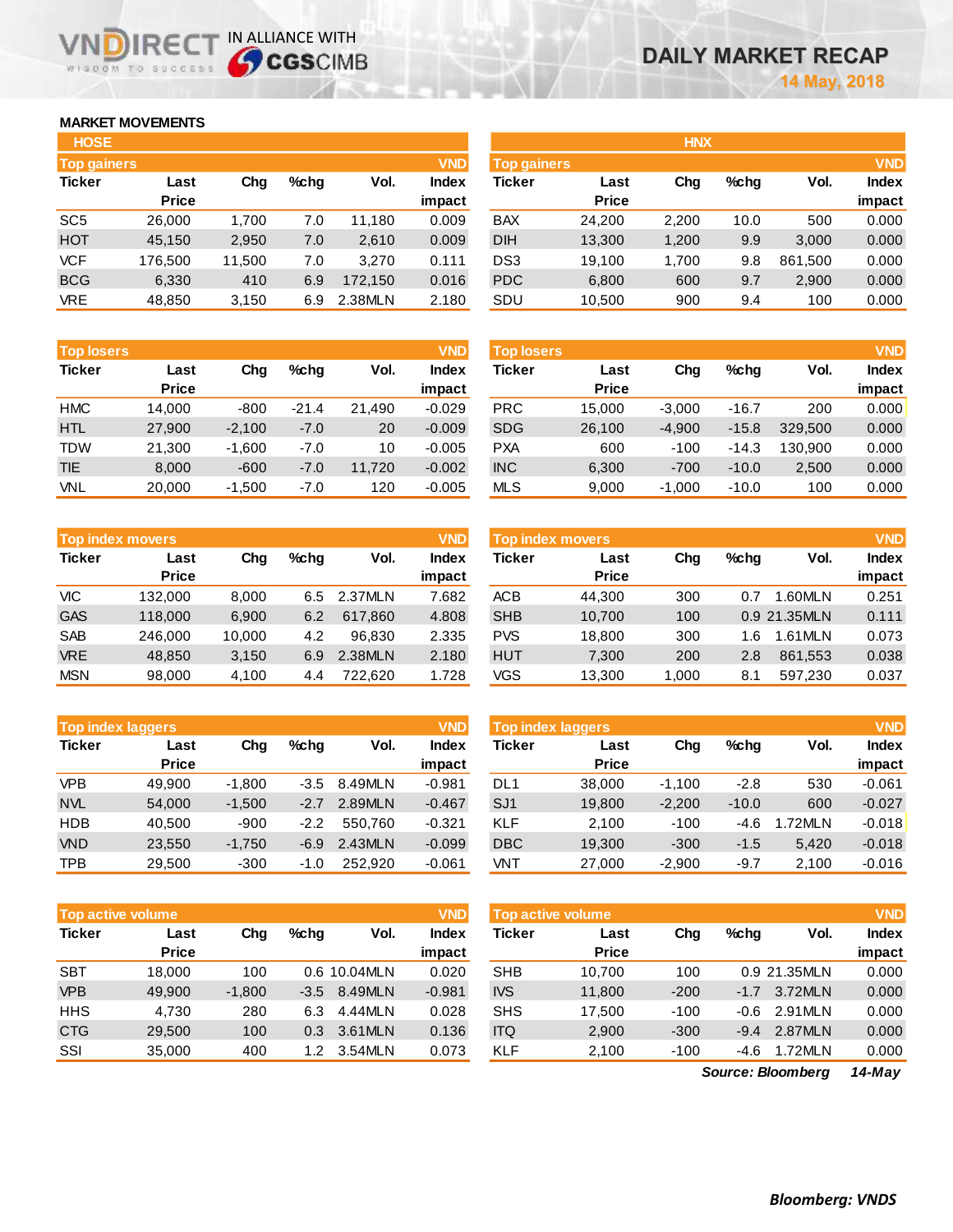### **FOREIGN ACTIVITIES**

| Volume (Mn'shs)       | <b>HOSE</b> | d/d    | <b>HNX</b> | d/d      | Value (VND'bn)        | <b>HOSE</b> | d/d      | <b>HNX</b> | d/d    |
|-----------------------|-------------|--------|------------|----------|-----------------------|-------------|----------|------------|--------|
| <b>BUY</b>            | 10.9        | 33.8%  | 0.5        | $-21.9%$ | <b>BUY</b>            | 616.1       | $-3.2\%$ | 4.9        | -63.4% |
| % of market           | 8.1%        |        | $1.0\%$    |          | % of market           | 15.2%       |          | 0.8%       |        |
| <b>SELL</b>           | 12.5        | -17.8% | 0.4        | -80.4%   | SELL                  | 718.3       | $-14.4%$ | 8.9        | -82.4% |
| % of market           | 9.2%        |        | 0.7%       |          | % of market           | 17.7%       |          | 1.4%       |        |
| <b>NET BUY (SELL)</b> | (1.56)      |        | 0.1        |          | <b>NET BUY (SELL)</b> | (102.3)     |          | (4.0)      |        |

*Source: HSX, HNX*



## **Foreign net buy/sell (30 days) in VND'bn**

| <b>2018 ACCUMULATION</b> |
|--------------------------|
|                          |

| Volume (MIn'shs)                              | <b>HOSE</b> | % of 2017 |        | HNX % of 2017 | Value (VND'bn)        |           | HOSE % of 2017 |         | HNX % of 2017 |
|-----------------------------------------------|-------------|-----------|--------|---------------|-----------------------|-----------|----------------|---------|---------------|
| <b>BUY</b>                                    | 2.029.3     | 57.2%     | 218.1  | 54.4%         | <b>BUY</b>            | 108.077.4 | 64.0%          | 4.346.8 | 52.2%         |
| % of market                                   | 10.0%       |           | 3.7%   |               | % of market           | 17.8%     |                | 2.6%    |               |
| <b>SELL</b>                                   | 1.809.1     | 55.5%     | 245.3  | 60.2%         | <b>SELL</b>           | 98.555.9  | 68.2%          | 4.959.1 | 57.6%         |
| % of market                                   | $9.0\%$     |           | 4.2%   |               | % of market           | 16.2%     |                | 3.0%    |               |
| <b>NET BUY (SELL)</b><br><b>COUTO HEY HAY</b> | 220.2       |           | (27.3) |               | <b>NET BUY (SELL)</b> | 9,521     |                | (612.3) |               |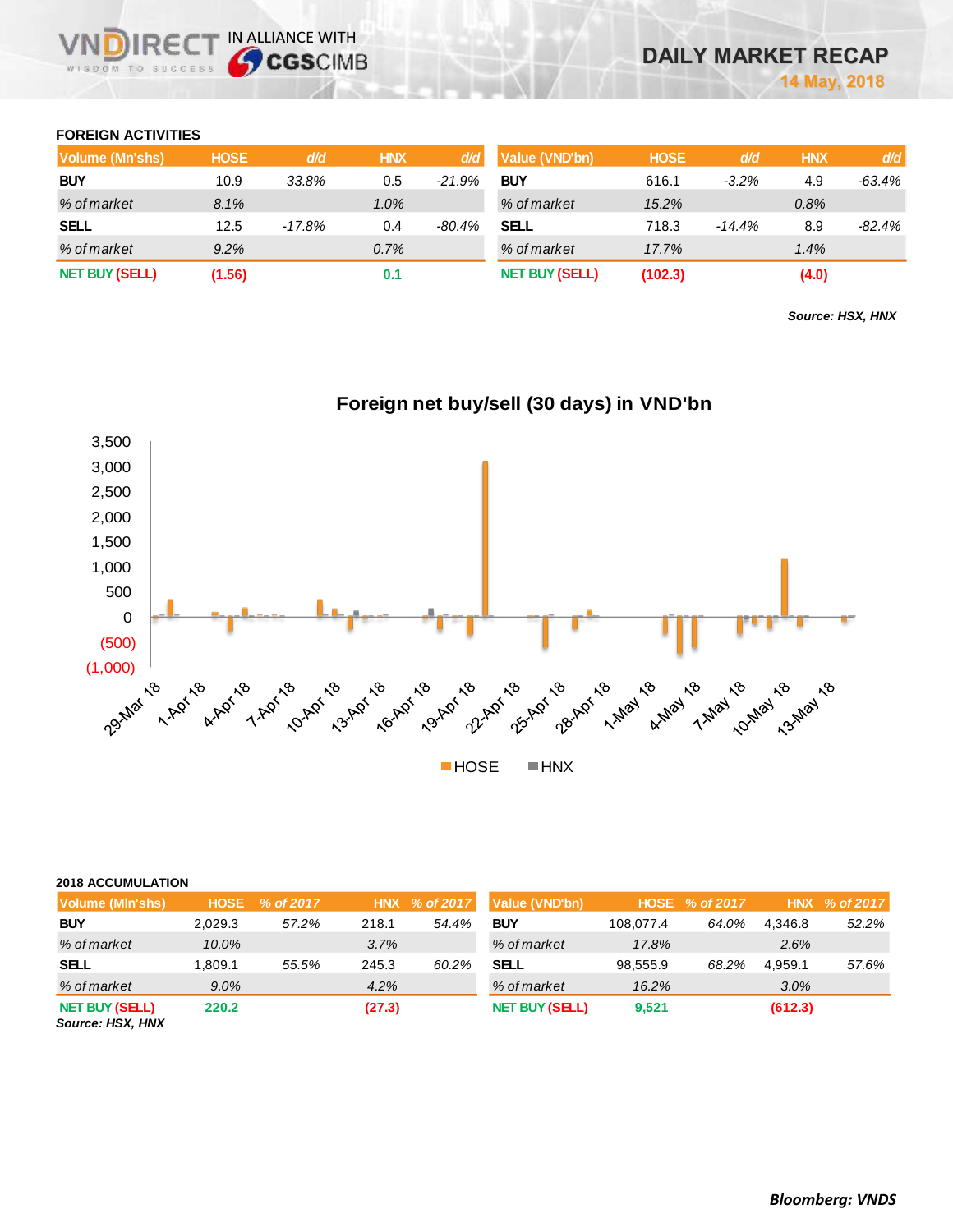## **FOREIGN ACTIVITIES**

WISDOM TO SUCCESS

**VNDIRECT IN ALLIANCE WITH** 

|               |                                      | <b>HOSE</b> |      |       |                 |                                                |                      | <b>HNX</b> |         |       |                 |
|---------------|--------------------------------------|-------------|------|-------|-----------------|------------------------------------------------|----------------------|------------|---------|-------|-----------------|
|               | <b>Top buy by foreigners (value)</b> |             |      |       | <b>VND'bn</b>   | <b>VND'bn</b><br>Top buy by foreigners (value) |                      |            |         |       |                 |
| <b>Ticker</b> | Last<br><b>Price</b>                 | Chg         | %chg | Value | Index<br>impact | Ticker                                         | Last<br><b>Price</b> | Chg        | %chg    | Value | Index<br>impact |
| <b>PNJ</b>    | 186.000                              | 3,200       | 1.75 | 142.9 | 0.118           | <b>SHB</b>                                     | 10,600               | 100        | 0.94    | 1.8   | 0.000           |
| <b>VIC</b>    | 132,000                              | 8,000       | 6.45 | 56.6  | 7.682           | <b>APS</b>                                     | 3,900                | 300        | 8.33    | 0.6   | 0.000           |
| <b>VRE</b>    | 48,850                               | 3,150       | 6.89 | 55.3  | 2.180           | <b>VCS</b>                                     | 114.200              | 200        | 0.18    | 0.4   | 0.000           |
| <b>HPG</b>    | 55,800                               | 100         | 0.18 | 50.8  | 0.055           | <b>SHS</b>                                     | 17,500               | $-100$     | $-0.57$ | 0.4   | 0.000           |
| <b>SBT</b>    | 18,000                               | 100         | 0.56 | 44.2  | 0.020           | <b>MKV</b>                                     | 11,800               | 0          | 0.00    | 0.3   | 0.000           |

|               | Top sell by foreigners (value) |       |      |       | <b>VND'bn</b>   | Top sell by foreigners (value) |                      |       |      |       | <b>VND'bn</b>   |
|---------------|--------------------------------|-------|------|-------|-----------------|--------------------------------|----------------------|-------|------|-------|-----------------|
| <b>Ticker</b> | Last<br><b>Price</b>           | Chg   | %chg | Value | Index<br>impact | Ticker                         | Last<br><b>Price</b> | Chg   | %chg | Value | Index<br>impact |
| <b>PNJ</b>    | 186.000                        | 3,200 | 1.75 | 142.9 | 0.118           | VGC                            | 24,500               | 100   | 0.41 | 3.8   | 0.000           |
| <b>VIC</b>    | 132,000                        | 8,000 | 6.45 | 94.7  | 7.682           | <b>VCS</b>                     | 114,200              | 200   | 0.18 | 2.9   | 0.000           |
| <b>HPG</b>    | 55.800                         | 100   | 0.18 | 77.2  | 0.055           | CEO                            | 14.200               | 0     | 0.00 | 0.5   | 0.000           |
| <b>VNM</b>    | 178,000                        | 0     | 0.00 | 68.2  | 0.000           | <b>VGS</b>                     | 13,300               | 1,000 | 8.13 | 0.3   | 0.000           |
| SSI           | 35,000                         | 400   | 1.16 | 55.6  | 0.073           | <b>MKV</b>                     | 11.800               | 0     | 0.00 | 0.3   | 0.000           |

|               | <b>VND'bn</b><br>Top net buy by foreigners (value) |       |      |       |                 |               | <b>VND'bn</b><br>Top net buy by foreigners (value) |        |         |       |                 |  |
|---------------|----------------------------------------------------|-------|------|-------|-----------------|---------------|----------------------------------------------------|--------|---------|-------|-----------------|--|
| <b>Ticker</b> | Last<br><b>Price</b>                               | Chg   | %chg | Value | Index<br>impact | <b>Ticker</b> | Last<br><b>Price</b>                               | Chg    | %chg    | Value | Index<br>impact |  |
| <b>SBT</b>    | 18.000                                             | 100   | 0.56 | 43.8  | 0.020           | <b>SHB</b>    | 10.600                                             | 100    | 0.94    | 1.8   | 0.000           |  |
| <b>GAS</b>    | 118.000                                            | 6,900 | 6.21 | 33.3  | 4.808           | <b>APS</b>    | 3.900                                              | 300    | 8.33    | 0.6   | 0.000           |  |
| VRE           | 48.850                                             | 3.150 | 6.89 | 14.9  | 2.180           | <b>SHS</b>    | 17.500                                             | $-100$ | $-0.57$ | 0.4   | 0.000           |  |
| <b>APC</b>    | 30,800                                             | 1,300 | 4.41 | 12.2  | 0.006           | <b>TTZ</b>    | 5.800                                              | 300    | 5.45    | 0.2   | 0.000           |  |
| VJC           | 192.200                                            | 2,300 | 1.21 | 10.7  | 0.378           | <b>PVE</b>    | 6.400                                              | 0      | 0.00    | 0.2   | 0.000           |  |

| <b>VND'bn</b><br>Top net sell by foreigners (value) |                      |       |         |         |                 | <b>VND'bn</b><br>Top net sell by foreigners (value) |                      |       |      |         |                        |
|-----------------------------------------------------|----------------------|-------|---------|---------|-----------------|-----------------------------------------------------|----------------------|-------|------|---------|------------------------|
| <b>Ticker</b>                                       | Last<br><b>Price</b> | Chg   | $%$ chg | Value   | Index<br>impact | Ticker                                              | Last<br><b>Price</b> | Chg   | %chg | Value   | <b>Index</b><br>impact |
|                                                     |                      |       |         |         |                 |                                                     |                      |       |      |         |                        |
| SSI                                                 | 35,000               | 400   | 1.16    | $-45.5$ | 0.073           | VGC                                                 | 24.500               | 100   | 0.41 | $-3.55$ | 0.000                  |
| <b>VIC</b>                                          | 132,000              | 8,000 | 6.45    | $-38.1$ | 7.682           | VCS                                                 | 114.200              | 200   | 0.18 | $-2.46$ | 0.000                  |
| <b>VNM</b>                                          | 178.000              | 0     | 0.00    | $-36.2$ | 0.000           | CEO                                                 | 14.200               | 0     | 0.00 | $-0.51$ | 0.000                  |
| <b>CTG</b>                                          | 29.500               | 100   | 0.34    | $-27.8$ | 0.136           | <b>VGS</b>                                          | 13,300               | 1.000 | 8.13 | $-0.32$ | 0.000                  |
| <b>HPG</b>                                          | 55.800               | 100   | 0.18    | $-26.5$ | 0.055           | <b>DHP</b>                                          | 11.900               | 100   | 0.85 | $-0.27$ | 0.000                  |

*14-May-18*

*Source: Bloomberg, HOSE, HNX*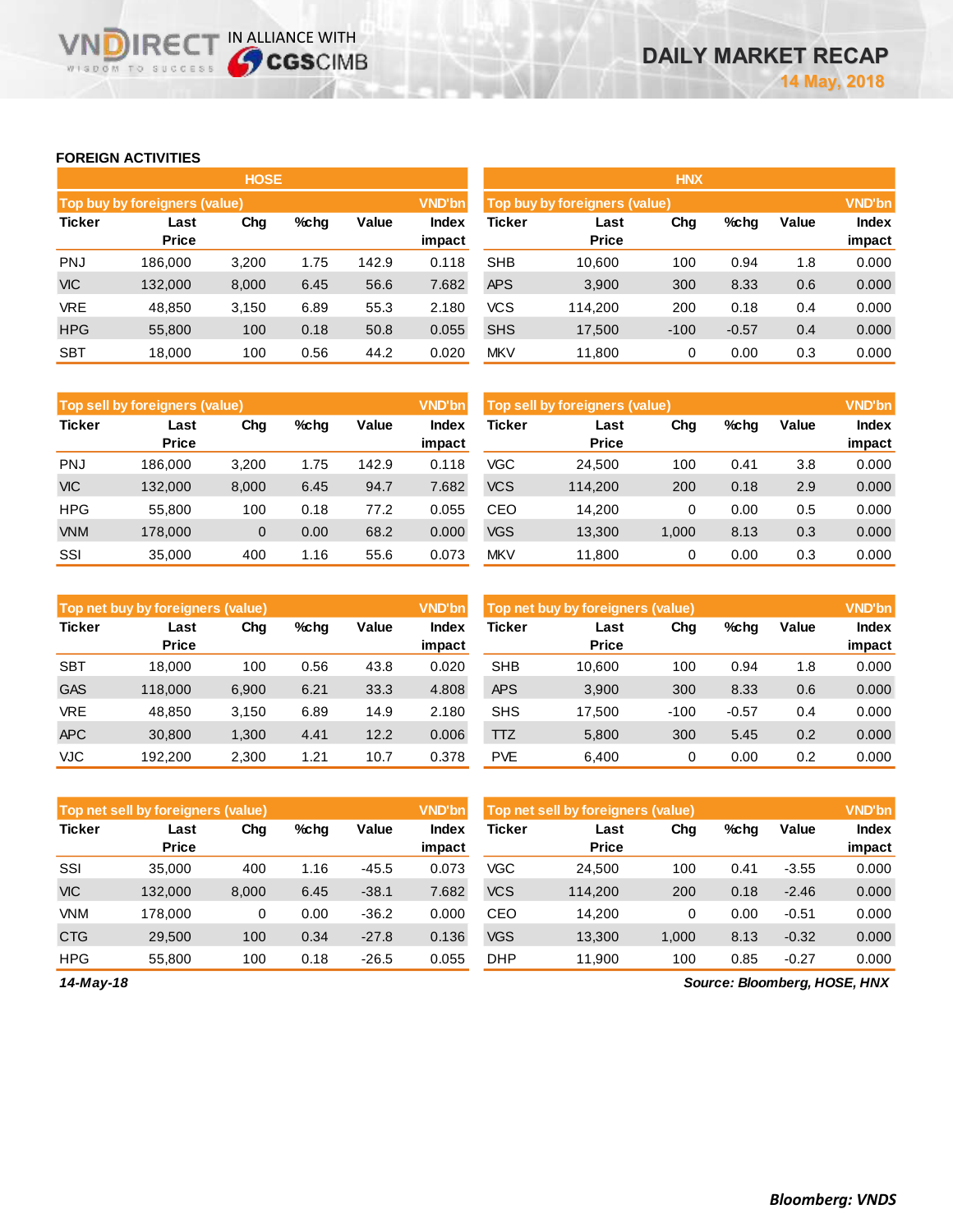## **DAILY MARKET RECAP**

**May, 2018**

## **TOP 60 MARKET CAP STOCKS SNAPSHOT ON HOSE**

**VND** 

IR<sub>E</sub>

WISDOM TO SUCCESS

IN ALLIANCE WITH

| No. Ticker | <b>Price</b> |            | Price change (%) |            |                |                 |               |      | Mkt. Cap Outs. Vol. Float ratio Avail. Fil Ave. daily vol. | P/E                       | P/B          | <b>ROE</b> | <b>ROA</b> |
|------------|--------------|------------|------------------|------------|----------------|-----------------|---------------|------|------------------------------------------------------------|---------------------------|--------------|------------|------------|
|            | <b>VND</b>   | 1M         | 3M               | 6M         | <b>US\$mln</b> | <b>M</b> In'shs | $\frac{9}{6}$ |      | $% (30 \, \text{days-shs})$                                | $\boldsymbol{\mathsf{x}}$ | $\pmb{\chi}$ | %          | $\%$       |
| 1 VIC VM   | 132,000      | 3.4        | 53.3             | 92.4       | 15,292         | 2,638           | 49.3          | 19.3 | 3,086,261                                                  | 56.5                      | 9.8          | 16.3       | 2.3        |
| 2 VNM VM   | 178,000      | $-9.0$     | $-8.0$           | $-1.1$     | 11,346         | 1,451           | 43.9          | 40.5 | 888,375                                                    | 28.6                      | 10.0         | 35.8       | 30.3       |
| 3 GAS VM   | 118,000      | $-7.8$     | 9.3              | 47.5       | 9,919          | 1,914           | 4.2           | 45.6 | 727,315                                                    | 22.9                      | 5.1          | 23.9       | 15.9       |
| 4 VCB VM   | 58,300       | $-14.1$    | $-8.9$           | 33.1       | 9,212          | 3,598           | 22.9          | 9.8  | 3,176,937                                                  | 20.2                      | 3.7          | 19.6       | 1.2        |
| 5 SAB VM   | 246,000      | 8.0        | 5.2              | $-10.3$    | 6,929          | 641             | 10.4          | 39.4 | 57,794                                                     | 34.0                      | 10.9         | 34.8       | 23.8       |
| 6 BID VM   | 34,300       | $-18.3$    | $-3.1$           | 41.2       | 5,150          | 3,419           | 4.4           | 27.4 | 2,332,472                                                  | 16.9                      | 2.5          | 15.1       | 0.6        |
| 7 CTG VM   | 29,500       | $-13.7$    | 8.5              | 41.1       | 4,824          | 3,723           | 15.8          | 0.0  | 6,469,779                                                  | 14.0                      | 1.7          | 12.6       | 0.7        |
| 8 MSN VM   | 98,000       | $-4.4$     | 14.5             | 69.0       | 4,509          | 1,047           | 36.3          | 21.8 | 1,001,103                                                  | 28.4                      | 6.9          | 24.3       | 5.7        |
| 9 VREVM    | 48,850       | $-3.8$     | 1.7              | 3.9        | 4,079          | 1,901           | 100.0         | 16.6 | 2,081,572                                                  | 61.8                      | 3.6          | 5.7        | 5.6        |
| 10 VJC VM  | 192,200      | $-9.3$     | $-3.4$           | 62.9       | 3,810          | 451             | 53.2          | 5.2  | 759,392                                                    | 16.9                      | 8.2          | 67.1       | 19.7       |
| 11 HPG VM  | 55,800       | $-8.8$     | $-7.9$           | 49.2       | 3,718          | 1,517           | 58.8          | 9.5  | 3,873,984                                                  | 10.0                      | 2.5          | 29.8       | 18.1       |
| 12 PLX VM  | 66,000       | $-13.7$    | $-15.6$          | 19.3       | 3,359          | 1,159           | 6.3           | 10.2 | 769,174                                                    | 22.6                      | 3.6          | 16.0       | 5.5        |
| 13 VPB VM  | 49,900       | $-22.2$    | $-11.7$          | 27.8       | 3,282          | 1,497           | 89.9          | 0.0  | 3,427,819                                                  | 10.9                      | 2.5          | 26.9       | 2.5        |
| 14 BVHVM   | 95,900       | $-8.0$     | 27.9             | 80.6       | 2,866          | 680             | 29.1          | 23.7 | 336,786                                                    | 40.5                      | 4.6          | 11.7       | 1.9        |
| 15 MBB VM  | 31,000       | $-6.3$     | $-1.6$           | 34.2       | 2,472          | 1,816           | 61.4          | 0.0  | 5,949,182                                                  | 13.5                      | 1.9          | 15.2       | 1.5        |
| 16 ROS VM  | 81,500       | $-8.6$     | $-34.5$          | $-44.9$    | 2,032          | 568             | 27.0          | 39.4 | 1,324,415                                                  | 59.0                      | 8.1          | 14.7       | 8.6        |
| 17 NVL VM  | 54,000       | $-27.5$    | $-11.6$          | 16.5       | 2,028          | 855             | 32.7          | 38.4 | 2,365,387                                                  | 21.3                      | 3.5          | 18.7       | 4.7        |
| 18 HDB VM  | 40,500       | $-19.0$    | $-13.1$          | <b>N/A</b> | 1,745          | 981             | 100.0         | 2.0  | 2,956,327                                                  | 20.8                      | 2.8          | 14.9       | 1.0        |
| 19 MWG VM  | 105,000      | $-0.4$     | $-12.5$          | $-21.9$    | 1,489          | 323             | 76.7          | 0.0  | 392,675                                                    | 13.3                      | 4.7          | 42.1       | 13.0       |
| 20 FPT VM  | 61,600       | $-0.6$     | 4.4              | 14.3       | 1,444          | 534             | 73.9          | 0.0  | 1,768,097                                                  | 10.8                      | 2.7          | 27.7       | 11.4       |
| 21 BHN VM  | 108,800      | $-9.3$     | $-27.2$          | $-7.0$     | 1,108          | 232             | 0.9           | 31.4 | 3,353                                                      | 39.2                      | 6.6          | 17.3       | 6.7        |
| 22 STB VM  | 13,100       | $-15.2$    | $-17.6$          | 17.5       | 1,038          | 1,804           | 94.0          | 13.4 | 7,764,592                                                  | 17.3                      | 1.0          | 5.8        | 0.4        |
| 23 PNJ VM  | 186,000      | 0.0        | 16.6             | 55.0       | 883            | 108             | 64.3          | 0.0  | 350,587                                                    | 25.5                      | 6.3          | 32.8       | 19.6       |
| 24 EIB VM  | 15,150       | 2.0        | $-5.3$           | 37.7       | 818            | 1,229           | 83.8          | 0.0  | 625,757                                                    | 16.5                      | 1.3          | 8.0        | 0.8        |
| 25 SSIVM   | 35,000       | $-15.3$    | 2.5              | 44.0       | 768            | 500             | 55.3          | 44.7 | 5,303,508                                                  | 13.5                      | 2.0          | 14.2       | 7.1        |
| 26 TPB VM  | 29,500       | <b>N/A</b> | <b>N/A</b>       | <b>N/A</b> | 711            | 549             | 100.0         | 0.0  | <b>N/A</b>                                                 | 17.2                      | 2.5          | 15.9       | 0.8        |
| 27 DHG VM  | 104,600      | $-7.6$     | 1.6              | 9.9        | 601            | 131             | 31.8          | 1.7  | 258,509                                                    | 24.1                      | 4.9          | 19.5       | 15.9       |
| 28 KDH VM  | 34,900       | $-16.9$    | 11.1             | 30.5       | 594            | 388             | 61.1          | 4.7  | 403,135                                                    | 20.8                      | 2.1          | 10.2       | 5.8        |
| 29 VCIVM   | 101,500      | $-6.1$     | 27.5             | 46.0       | 535            | 120             | 95.1          | 9.4  | 148,975                                                    | 17.5                      | 4.0          | 30.5       | 13.9       |
| 30 CTD VM  | 148,000      | $-3.3$     | $-21.8$          | $-38.1$    | 509            | 78              | 88.0          | 7.5  | 264,335                                                    | 7.3                       | 1.5          | 22.0       | 12.6       |
| 31 REE VM  | 36,300       | $-4.8$     | $-8.6$           | 7.4        | 494            | 310             | 75.3          | 0.0  | 830,151                                                    | 7.9                       | 1.4          | 19.2       | 10.9       |
| 32 DXG VM  | 35,000       | $-2.2$     | 14.4             | 92.8       | 466            | 303             | 71.8          | 6.2  | 3,439,929                                                  | 11.5                      | 2.6          | 24.6       | 10.9       |
| 33 TCH VM  | 29,700       | 25.3       | 36.9             | 57.1       | 461            | 353             | 51.2          | 46.1 | 1,279,141                                                  | 24.3                      | 2.4          | 11.3       | 10.2       |
| 34 SBT VM  | 18,000       | 2.0        | 0.8              | $-16.9$    | 440            | 557             | 52.8          | 41.6 | 5,470,655                                                  | 16.1                      | 1.4          | 7.4        | 3.3        |
| 35 GEX VM  | 36,100       | $-5.0$     | 16.5             | <b>N/A</b> | 423            | 267             | 71.6          | 33.3 | 633,712                                                    | 11.9                      | 2.2          | 22.3       | 6.9        |
| 36 NT2 VM  | 31,550       | $-0.2$     | $-1.4$           | $-0.2$     | 399            | 288             | 32.1          | 27.5 | 488,719                                                    | 11.9                      | 1.7          | 14.6       | 6.8        |
| 37 HCM VM  | 69,400       | $-15.3$    | $-13.0$          | 60.3       | 395            | 130             | 38.0          | 41.4 | 496,289                                                    | 11.5                      | 3.2          | 21.4       | 10.8       |
| 38 PDR VM  | 31,500       | $-3.8$     | 2.2              | 12.7       | 369            | 266             | 37.4          | 34.8 | 1,338,292                                                  | 15.8                      | 2.8          | 19.7       | 5.5        |
| 39 GMD VM  | 27,150       | $-7.0$     | $-21.8$          | $-20.5$    | 344            | 288             | 59.6          | 0.0  | 726,005                                                    | 4.7                       | 1.2          | 8.1        | 4.7        |
| 40 HNG VM  | 8,610        | 4.4        | 35.0             | 4.5        | 335            | 887             | 44.8          | 47.5 | 1,943,975                                                  | 12.5                      | 0.7          | 5.3        | 1.6        |
| 41 CII VM  | 31,000       | $-4.3$     | $-10.5$          | $-1.1$     | 335            | 246             | 69.2          | 13.2 | 781,379                                                    | 25.7                      | 1.5          | 35.9       | 9.8        |
| 42 DPM VM  | 19,400       |            | $-7.2 - 10.6$    | $-5.4$     | 333            | 391             | 35.2          | 27.1 | 654,535                                                    | 13.6                      | 1.0          | 8.7        | 7.0        |
| 43 PAN VM  | 62,500       | $-5.3$     | 22.5             | 83.8       | 330            | 120             | 59.8          | 59.4 | 203,597                                                    | 16.4                      | 2.7          | 14.8       | 7.6        |
| 44 KDC VM  | 36,000       | $-9.1$     | $-14.3$          | $-1.4$     | 325            | 206             | 44.5          | 36.5 | 156,558                                                    | 24.0                      | 1.2          | 5.5        | 3.3        |
| 45 NLG VM  | 33,800       | $-16.1$    | 10.1             | 34.1       | 280            | 189             | 58.3          | 0.0  | 399,539                                                    | 10.9                      | 2.2          | 19.1       | 7.9        |
| 46 KBC VM  | 13,550       | $-2.5$     | 6.3              | 6.3        | 280            | 470             | 75.2          | 29.2 | 3,849,201                                                  | 10.3                      | 0.8          | 7.3        | 3.8        |
| 47 DCM VM  | 11,500       | $-7.6$     | $-8.7$           | $-5.7$     | 267            | 529             | 24.4          | 44.9 | 539,927                                                    | 11.2                      | 1.0          | 9.5        | 5.0        |
| 48 FRT VM  | 150,500      | <b>N/A</b> | <b>N/A</b>       | <b>N/A</b> | 264            | 40              | 100.0         | 4.7  | <b>N/A</b>                                                 | 21.4                      | 7.6          | 42.9       | 6.8        |
| 49 PPC VM  | 18,700       | $-7.2$     | $-4.8$           | $-13.8$    | 263            | 321             | 24.6          | 33.0 | 208,537                                                    | 6.6                       | 1.1          | 16.1       | 10.8       |
| 50 PVD VM  | 15,450       | $-20.8$    | $-28.1$          | $-11.7$    | 260            | 383             | 48.1          | 24.0 | 1,207,981                                                  | 152.6                     | 0.4          | 0.3        | 0.2        |
| 51 PME VM  | 82,500       | $-1.4$     | 0.6              | $-1.8$     | 236            | 65              | 99.0          | 0.0  | 12,542                                                     | 16.6                      | 3.3          | 19.3       | 16.0       |
| 52 VHC VM  | 56,000       | $-22.2$    | 7.5              | 17.4       | 227            | 92              | 28.3          | 62.2 | 523,825                                                    | 8.5                       | 1.8          | 22.7       | 12.7       |
| 53 HBC VM  | 39,800       | $-16.4$    | 2.7              | $-22.1$    | 227            | 130             | 56.2          | 25.0 | 1,542,873                                                  | 6.3                       | 2.3          | 44.5       | 6.8        |
| 54 DIG VM  | 21,550       | $-10.0$    | $-9.3$           | 28.7       | 225            | 238             | 84.3          | 9.4  | 1,845,546                                                  | 23.2                      | 1.8          | 7.1        | 3.3        |
| 55 LGC VM  | 26,500       | 49.3       | 28.0             | 26.2       | 224            | 193             | <b>N/A</b>    | 4.0  | 7,105                                                      | 30.7                      | 2.1          | 6.5        | 1.8        |
| 56 VND VM  | 23,550       | $-29.1$    | 5.5              | 51.6       | 224            | 216             | 99.5          | 1.5  | 2,054,572                                                  | 10.8                      | 1.9          | 21.2       | 7.1        |
| 57 HSG VM  | 14,450       | $-26.8$    | $-39.0$          | $-39.4$    | 222            | 350             | 54.3          | 24.2 | 2,453,808                                                  | 5.6                       | 1.0          | 28.8       | 7.9        |
| 58 PVT VM  | 17,600       | $-12.9$    | $-3.6$           | 8.6        | 218            | 281             | 43.9          | 15.2 | 534,581                                                    | 10.5                      | 1.3          | 12.4       | 4.9        |
| 59 HT1 VM  | 12,900       | $-7.2$     | $-14.3$          | $-3.0$     | 216            | 382             | 20.0          | 42.8 | 170,589                                                    | 10.7                      | 1.0          | 9.4        | 4.3        |
| 60 TLG VM  | 94,300       | $-3.3$     | $-6.8$           | $-4.7$     | 209            | 51              | 26.7          | 72.1 | 936                                                        | 19.3                      | 4.5          | 24.3       | 18.2       |
|            |              |            |                  |            |                |                 |               |      | <b>Source: Bloomberg</b>                                   |                           |              | $14$ -May  |            |